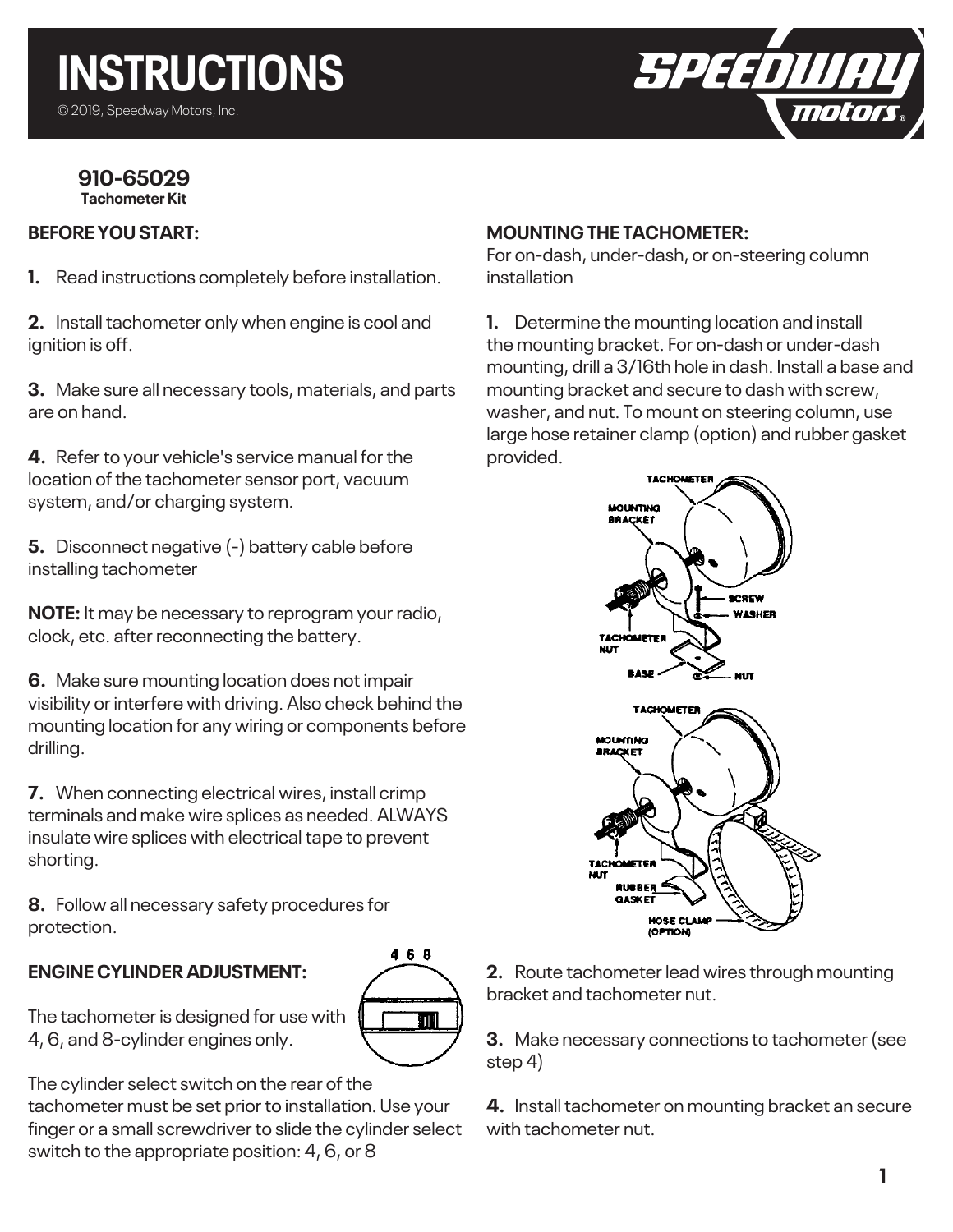SPEEDIUL *molo* 

#### **910-65029 Tachometer Kit**

## **TACHOMETER CONNECTION:**

The tachometer will operate on vehicle equipped with distributor ignition systems or distributor-less ignition systems. Connection of tachometer power (red), ground (black), and lighting (white) wires is identical for either ignition system. Connection of tachometer signal (green) wire will vary with vehicle make, model, and type of ignition

**Note:** When connecting tachometer wires, install crimp terminals and make wire splices as needed. Always insulate wire splices to prevent shorting.

### **SPLICE CONNECTOR**

If necessary, use a splice connector (provided) when connecting tachometer wires to the vehicle's wire harness. Insert the tachometer and vehicle wires as shown, press down on piercing clip to pierce wires, then close and latch splice connector cover.



**1.** Determine routing for tachometer lead wires. Use an existing firewall grommet, or drill a 3/8" hole through firewall to accommodate lead wires. Install a rubber grommet (provided) in hole, or wrap with electrical tape, to protect lead wires from chaffing or other damage.

**2.** Install and crimp or solder terminal lug (provided) on tachometer ground (black) wire.



**3.** Connect tachometer ground (black) wire to negative (-) battery terminal or to a good chassis ground.

**4.** Connect tachometer power (red) wire to a switched +12V circuit at fuse box, or splice into any vehicle harness wire which is energized only when ignition key is in on (run) position.

**5.** Connect tachometer lighting (white) wire to panel lights circuit at fuse box, or splice into any vehicle harness wire connected to the pan lights circuit.

**6.** Connect tachometer signal (green) wire to appropriate vehicle tachometer signal source.

## **IMPORTANT:**

Tachometer signal (green)wire connections may vary with vehicle make, model, and ignition type. Typical tachometer signal source locations are shown in the accompanying illustrations. Always consult the service manual for the vehicle you are working on to ensure proper connection.

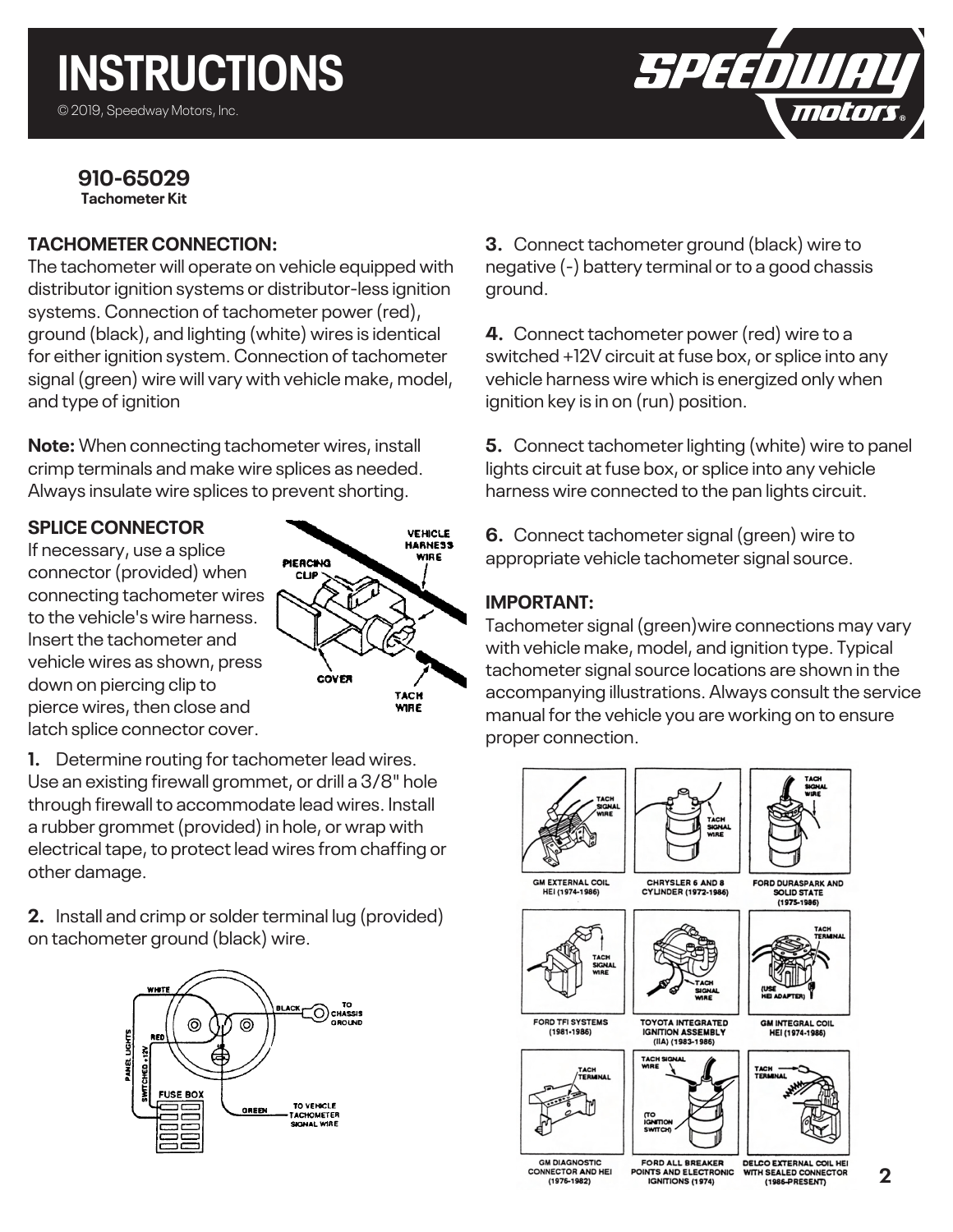#### **910-65029 Tachometer Kit**

**7.** Secure lead wires along their route to prevent damage from sharp edges, moving parts or hot engine components.

**8.** Turn on ignition. DO NOT START ENGINE. Tachometer pointer should rotate to minimum or "0" when ignition is turned on.

**9.** Start and run engine. Rev engine several times and verify tachometer indication changes as RPM increases and decreases. Make sure tachometer pointer operation is smooth and even.

## **Shift Light Operation (For Shift Light Tachometers Only)**

The Shift Light can be used to provide a visual indication of engine "Red Line" (maximum safe engine speed) or engine maximum torque RPM (for maximum horsepower when shifting)Operation of the Shift Light is controlled by the SET knob located on the lower left side of the tachometer.



Rotate the SET knob to the desired engine RPM. When the tachometer reaches the SET point, the Shift Light will turn on.

SPEEDI

The Shift Light will remain on until engine RPM falls below the set point.